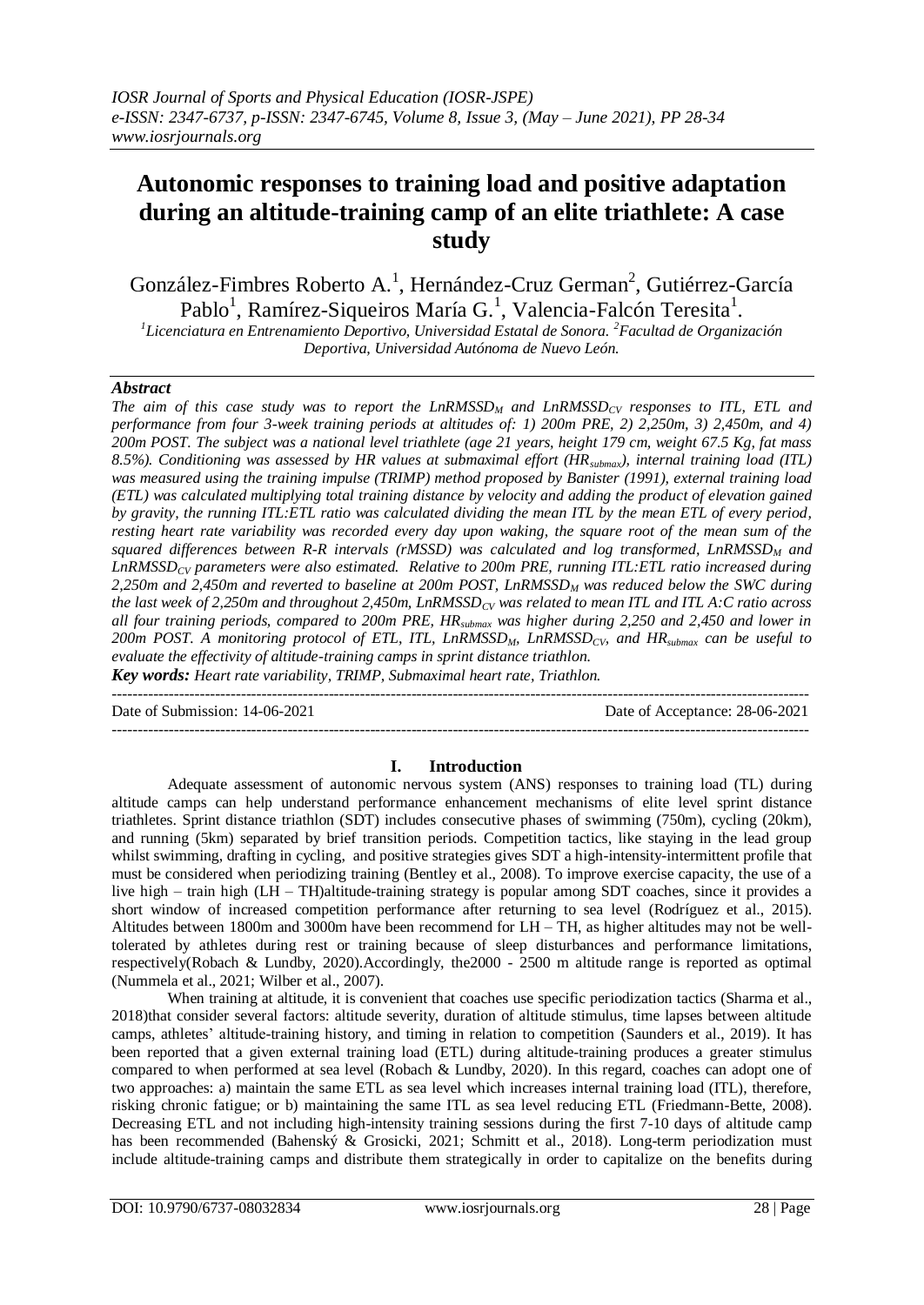competitive periods (Mujika et al., 2019). Ideally, LH – TH altitude-training camps should culminate within two weeks before the competition (Mujika et al., 2019).

Nowadays, the use of heart rate variability (HRV) in triathlon training is increasingly accepted as a practical, noninvasive tool for autonomic nervous system (ANS) assessment (Plews et al., 2012). HRV monitoring can provide an evaluation of how athletes are coping with a novel stressor (i.e. altitude-training camp), providing coaches with insights for adjusting training programs on the individual level (Flatt & Esco, 2016). A 7-day rolling average of the natural logarithm of the root mean square of successive differences between normal heartbeats (LnRMSSD<sub>M</sub>) and its coefficient of variation (LnRMSSD<sub>CV</sub>) are among the most established HRV indexes in the scientific community as representative for ANS status (Plews et al., 2012; Plews et al., 2013) and an index of the impact of ITL or ETL on the athlete (Plews et al., 2012) respectively. HRV patterns for optimal performance have been commonly studied in normobaric training conditions. In high level endurance athletes, higher HRV during the overload phase (OL) and lower HRV during taper in the days or weeks before main competition is related to optimal performance (Plews et al., 2013). In contrast, sprint swimmers showed a pattern of reduced HRV during the OL period which reverts to baseline or higher after tapering, and may be indicative of optimum competition performance (Flatt et al., 2017). As far as we know, an ideal HRV pattern to altitude-training is not defined yet, as acute exposure to altitude is considered a confounding factor on longitudinal assessment. One study suggests that lower  $\text{LnRMSSD}_{M}$  and  $\text{LnRMSSD}_{CV}$ perturbations during week one of a 3-week 1655m altitude-training camp are related to positive responses (Altini et al., 2020). But a deeper evaluation on longitudinal HRV responses during altitude-training camps is required.

Therefore, the aim of this case study was to report the  $LnRMSSD_M$  and  $LnRMSSD_{CY}$  responses to ITL, ETL and performance from four 3-week training periods at altitudes of: 1) 200m PRE, 2) 2,250m, 3) 2,450m, and 4) 200m POST.

# **II. Methods**

# *Participant*

The subject was a national level triathlete (age 21 years, height 179 cm, weight 67.5 Kg, fat mass 8.5%). After being informed of the risks and requirements associated with the study, the subject provided written informed consent to participate in the case study. All proceedings conformed to the declaration of Helsinki.

# *Design and Procedures*

*Training periods.* TL and HRV data were recorded during a 12-week period, divided into four 3-week mesocycles: a) Weeks 1-3, typical training at 200m altitude at the subject's hometown (200m PRE); this period was considered as baseline, b) Weeks 4-6 training at 2,250m altitude (2,250m), c) Weeks 7-9 training at 2,450m altitude (2,450m), and d) Weeks 10-12 return to typical training at 200m above sea level (200m POST). Only running or cycling sessions were programmed by the coaches during the study period. Weekly training configuration varied from week to week. An example of a typical training week is depicted in Table 1.

\*\*\*\*\*\*\*\* Insert Table 1 here \*\*\*\*\*\*\*\*

*Submaximal test.* Conditioning was assessed by HR values at submaximal effort (HR<sub>submax</sub>). During testing days, the subject executed a 3.5 km run at 14 km/h as part of his warmup routine. 14 km/h was the selected submaximal effort because it was determined as the velocity at the first lactate threshold by an incremental test. The incremental test consisted of 3-minute effort stages interspersed by 1-minute rest periods running on a treadmill with 2% inclination. Starting speed was 6 km/h with 2 km/h increments at every stage until exhaustion. During the rest periods, capillary blood sample was taken from the fingertip and analyzed for blood lactate concentration using an Accutrend Plus device (Roche Diagnostics, Mannheim, Germany). First and second lactate thresholds were identified by Dmax method(Cheng et al., 1992).

*Training load.* Exercise HR and GPS distance was recorded every training session using a Garmin Vivoactive 3 device (Garmin International Inc., Olathe, USA). ITL was quantified on running and cycling sessions using the TRIMP Method proposed by Banister (1991). This method was calculated using the following equation:<br> $TRIMP - t * 0.6HProc * 0.6A * o(1.92*) 6HPrec$ 

$$
TRIMP = t * \% HRres * 0.64 * e^{(1.92*)\%}
$$

Where  $t =$  time in minutes and % HRres represents HR reserve which is determined using the following equation:

%HRres =  $(HR_{exe} - HR_{rest})/(HR_{max} - HR_{rest})$ 

Where  $HR_{rest} = Average$  heart rate during rest, and  $HR_{exe} =$  the average heart rate during exercise.

For longitudinal analysis, the ITL acute:chronic (A:C) ratio was used. The ratio was calculated dividing the 7 day by the 30-day ITL rolling averages. This ratio shows a standardized ITL magnitude that indicates if the athlete is training above or below his usual values.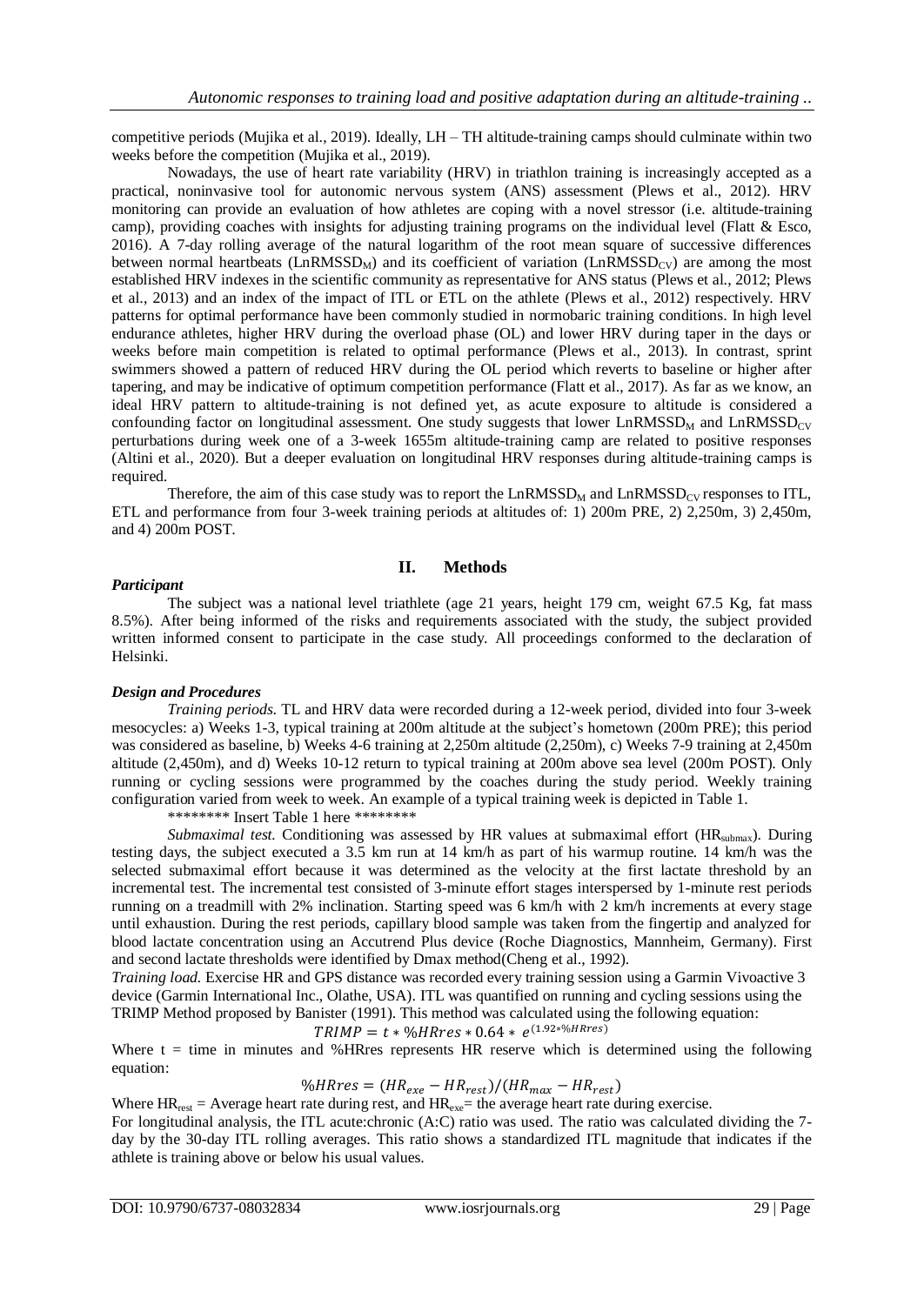ETL was calculated only for running sessions for ITL:ETL ratio analysis purposes. ETL was calculated using the GPS distance using the following formula:

$$
ETL = (d * v) + (EG * g)
$$

Where  $d =$  session's total distance,  $v =$  velocity, calculated dividing distance by time,  $EG =$  elevation gained during the session, and  $g =$  gravity at 9.8 m/s<sup>2</sup>.

The running ITL:ETL ratio was calculated for 200m PRE, 2,250m, 2,450m, and 200m POST, dividing the mean ITL by the mean ETL of every period.

*Heart rate variability.* The subject was instructed to record resting HRV every day upon waking in a seated position, fasted state, and spontaneous breathing using a Polar H10 (Polar electro Oy, Kempele, Finland) monitor connected by Bluetooth to a smartphone using the Elite HRV App. HRV values were taken from a 2 minute period after 1-minute stabilization. The R-R data series data was later exported to a computer for HRV analysis using Kubios software (University of Eastern Finland, Kuopio, Finland). Occasional artefact-noise was automatically corrected by the software's built-in filter (filter power = automatic). The square root of the mean sum of the squared differences between R-R intervals (rMSSD) was calculated and log transformed.  $LnRMSSD<sub>M</sub>$  and  $LnRMSSD<sub>CV</sub>$  parameters were also estimated.

### *Statistical Analysis*

All descriptive values are presented as mean  $\pm$  standard deviation (M  $\pm$  SD). The magnitudes of standardized differences were assessed using Hedges' g effect sizes and were interpreted as: <0.20 = trivial, 0.20  $-0.60$  = small,  $0.6 - 1.20$  = moderate,  $1.20 - 2.0$  large,  $>2.0$  very large. The smallest worthwhile change (SWC) for LnRMSSD<sub>M</sub> was calculated as  $\pm$  0.5 of baseline CV. Associations between ITL and LnRMSSD parameters were assessed using Spearman correlation coefficient (Rho).

### **III. Results**

Running ITL:ETL ratio comparisons between 200m PRE with 2,250m, 2,450m, and 200m POST are shown in Table 2.

\*\*\*\*\*\*\*\* Insert Table 2 here \*\*\*\*\*\*\*\*

Figure 1 shows  $\text{LnRMSSD}_{\text{M}}$ ,  $\text{LnRMSSD}_{\text{CV}}$ , ITL A:C Ratio, and altitude values during the four 3-week periods. \*\*\*\*\*\*\*\*\* Insert Figure 1 here \*\*\*\*\*\*\*\*\*

Significant associations were observed between LnRMSSD<sub>CV</sub> and mean ITL ( $p$ < .05,  $\rho$  = .65), and ITL A:C ratio  $(p< .05, p = .69)$ . No associations were found between ITL parameters and LnRMSSD<sub>M</sub>.

Compared to 200m PRE (144.75  $\pm$  2.5), small differences of HR<sub>submax</sub> with 2,250m (146  $\pm$  7.21, ES = 0.25), very large with 2,450m (152.25  $\pm$  2.06, ES = 3.27) and POST (139.66  $\pm$  2.08, ES = -2.17) were detected.

### **IV. Discussion**

The aim of this case study was to evaluate  $\text{LnRMSSD}_{\text{M}}$  and  $\text{LnRMSSD}_{\text{CV}}$  patterns relative to ITL, ETL and conditioning over four 3-week training periods at altitudes of 200m PRE, 2,250m, 2,450m, and 200m POST. The main findings were: 1) Relative to 200m PRE, running ITL:ETL ratio increased during 2,250m and 2,450m and reverted to baseline at 200m POST, 2)  $\text{LnRMSSD}_{\text{M}}$  was reduced below the SWC during the last week of 2,250m and throughout2,450m,3)  $\text{LnRMSSD}_{CV}$  was related to mean ITL and ITL A:C ratio across all four training periods, and 4) Compared to 200m PRE,  $HR_{\text{submax}}$  was higher during 2,250 and 2,450 and lower in 200m POST.

The present study showed small increases in ITL:ETL ratios in 2,250m and 2,450m (ES = 0.31, 0.32), representing 11.5% and 13.4% increments respectively compared with baseline. This is on agreement with the findings of Robach & Lundby (2020) demonstrating that ETL produced a greater internal stimulus at altitude. Increased ITL in response to similar ETLs is one of the factors SDT coaches need to address when periodizing for altitude. Particularly, in this case study, running ETL was maintained during 2,250m and elevated during 2,450m, which in turn, elevated running ITL over both periods. This appears to contradict the reduced ETL to match sea level ITL in the first week of altitude-training strategy that is commonly advised in the literature (Bahenský & Grosicki, 2021; Friedmann-Bette, 2008; Schmitt, Regnard, et al., 2018). Nonetheless, the weekly ITL A:C ratio of 2,250m and 2,450m periods, were  $0.75 - 1.31 - 1.08$  and  $0.98 - 1.22 - 1.31$  respectively, displaying what it appears to be adequate TL periodization, and demonstrates that indeed coaches reduced ITL during the first week of each altitude camp. Additionally, ITL:ETL returned to baseline values at 200m POST, suggesting that the added stimulus imposed by altitude is now removed.

The LnRMSSD<sub>M</sub> and LnRMSSD<sub>CV</sub> HRV indexes have been used to evaluate the impact of ITL or ETL (Plews et al., 2012). Reductions in LnRMSSD<sub>M</sub> have been used as a marker of TL response under the premise that high level athletes are supposed to recover from regular TLs within 24 hours (Stanley et al., 2013). In the present study, we observed constant reductions in  $\text{LnRMSSD}_M$  below the SWC between week 3 of 2,250m and week 3 of 2,450m; Fittingly, early diminishing trends of  $\text{LnRMSSD}_M$  seems to confirms that earlier stages of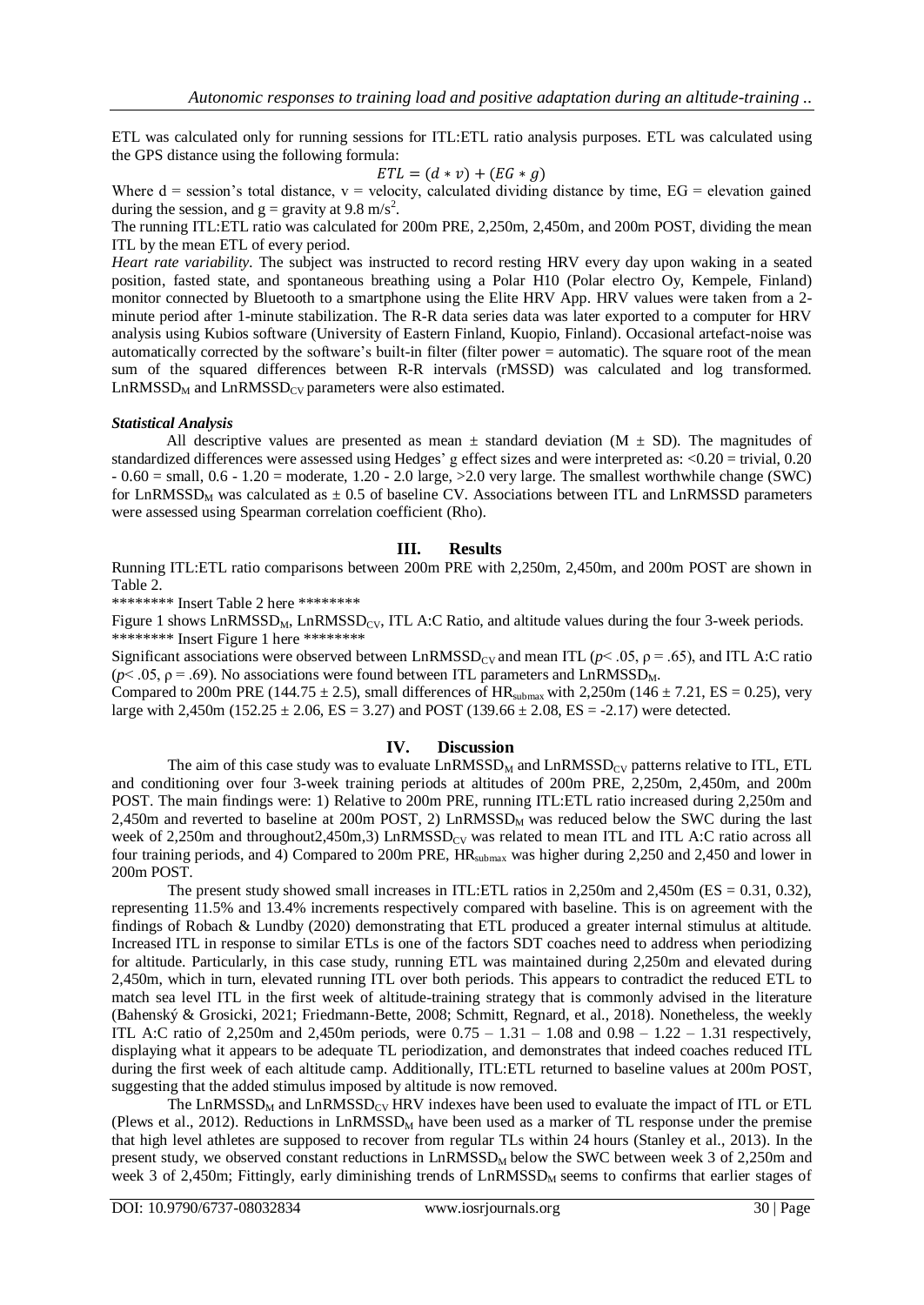altitude-training incite greater HRV disturbances than regular training (Schmitt et al., 2018). Thus, reductions in  $LnRMSSD<sub>M</sub>$  can be attributed to exposure to altitude, possibly mediated by a reduction in plasma volume (Siebenmann et al., 2017). We observed a delayed reduction in  $\text{LnRMSSD}_M$  below the SWC, which may be attributed to the periodization strategy of reduced ITL A:C ratio during week 1 of 2,250m, subsequently falling under the SWC after two consecutive weeks of ITL A:C ratio >1.0. Naturally, the intention of altitude-training is to increase the ITL stimulus (i.e., overload strategy) to produce functional overreaching. In this regard, a temporary reduction in LnRMSSD<sub>M</sub> is expected, and possibly desirable. LnRMSSD<sub>CV</sub> followed a similar pattern to ITL A:C ratio. However, during weeks 1 to 3 of 2,450m they showed an opposite trend. We considered this to be an adaptative response of the triathlete, enhancing his ability to cope with ITL during the latter part of altitude-training (Plews et al., 2012).

It is important to identify HRV trends in response to different periodization strategies that may be related to optimal performance or conditioning improvements; particularly, altitude-training strategies. The triathlete in the present study showed reductions in LnRMSSD<sub>M</sub> accompanied by elevations in LnRMSSD<sub>CV</sub> during the 2,450m, and an inverse trend towards the latter parts of altitude-training, and a return to baseline at  $200m$  POST. There seems to be a correlation between increment in  $LnRMSSD<sub>M</sub>$  with gains in performance and fitness in moderate trained subjects during normobaric training conditions (Plews et al., 2013). Contrastingly, in high level endurance athletes, higher at OL and reduced during taper HRV in the days/weeks before main competition was related with optimal performance (Plews et al., 2013). Likewise, during an elite triathlete training, increases in LnRMSSD in response to block training was reported as indicative of positive adaptation and vice versa (Stanley et al., 2015). Yet, neither of these trends agreed with the present study. It is possible that the intermittent and high intensity nature of SDT was the reason for the apparent discrepancy in LnRMSSD indexes patterns between the present study and those of other elite endurance athletes. Usually, in elite endurance athletes we observe polarized periodization, characterized by high volumes and low intensities (i.e., at or below first lactate threshold) during OL and high intensities (i.e., at or above second lactate threshold) and low volumes during taper, which may explain the HRV responses. In this case, SDT training did not followed a polarized periodization model, and high intensity interval sessions were commonly used. Therefore, we believe that, for the SDT athlete in this case study, an optimal HRV pattern can have more similarities with those of sprint athletes. For example, the study on sprint swimmers, that showed that a pattern of reduced HRV on OL period and back to baseline or higher after taper and was related to optimum competition performance (Flatt et al., 2017).

Taking into account the effect of altitude to assess HRV responses in relation to performance, one study showed that during a 3-week 1655m altitude-training camp, lower LnRMSSD<sub>M</sub> and LnRMSSD<sub>CV</sub> perturbations on week 1were related to positive responses, represented by lower sub-maximal effort HR at week 3 (Altini et al., 2020). This is not completely in line with the present study. Even if the triathlete showed normal LnRMSSD<sub>M</sub> (within SWC) and low LnRMSSD<sub>CV</sub> (3%) during week 1 of 2,250m, the improvements in HR<sub>submax</sub> did not manifested in the last week of altitude, but after returning to 200m POST. The lack of positive adaptation during the final week of 2,450m can be explained by elevated ITL A:C ratios during the final two weeks of 2,450m (1.21 and 1.31 respectively), indicating that the subject was exposed to higher-than-normal TLs. Positive adaptation (i.e., lower HR<sub>submax</sub>) occurred after reductions in ITL A:C ratios in weeks 1 and 2 (0.63 and 0.35 respectively) of 200m POST, which can be considered a taper strategy. Additionally, if coaches need to manage TL to regulate ANS responses to early altitude hypoxia, an HRV-guided program can be adequate. On endurance athletes, this approach has been demonstrated to reduce HRV perturbations in comparison with inflexible programs (Sanz-Quinto et al., 2018; Schmitt et al., 2018) and produce greater performance gains at moderate altitude (Bahenský & Grosicki, 2021).

In the present study, across all the four 3-week camps weekly mean ITL and ITL A:C Ratio were related to  $LnRMSSD_{CV}$  but not to  $LnRMSSD_M$ . These findings are in line with Impellizzeri et al. (2018), who states that  $\text{LnRMSSD}_M$  is not an indicator of ITL, since this responses occur after, and not during, exercise. Therefore, this metric is considered as a subrogate response to ITL. Furthermore, data appear to confirm that  $LnRMSSD<sub>M</sub>$  reductions below SWC indicate a desired state of accumulated fatigue (i.e., functional overreaching) induced by repeated exposition to high ITL in altitude, allowing the coaches to assess the triathlete's ANS state in response to ITL and adjust the training program if deemed necessary. Also, the presented data agrees with what was reported by Flatt & Esco (2015) in intercollegiate female soccer players, that daily fluctuations in HRV appear to be greater during a week of higher TL, while weekly mean values only demonstrated small changes. This fact reinforces the notion that HRV responses of an SDT athlete have more in common with intermittent sport athletes. Apparently,  $\text{LnRMSSD}_{CV}$  will be higher when the athlete is exposed to higher ITLs than what he is accustomed to, which can be easily evaluated by the ITL A:C Ratio.

The triathlete in the present study, after a 3-week training phase at 200m, underwent two consecutive 3 week LH – TH altitude-training camps at 2,250m and 2,450m respectively, and later returned to 200m. A live high – train low altitude-training strategy is considered to be more effective for enhancing sea level performance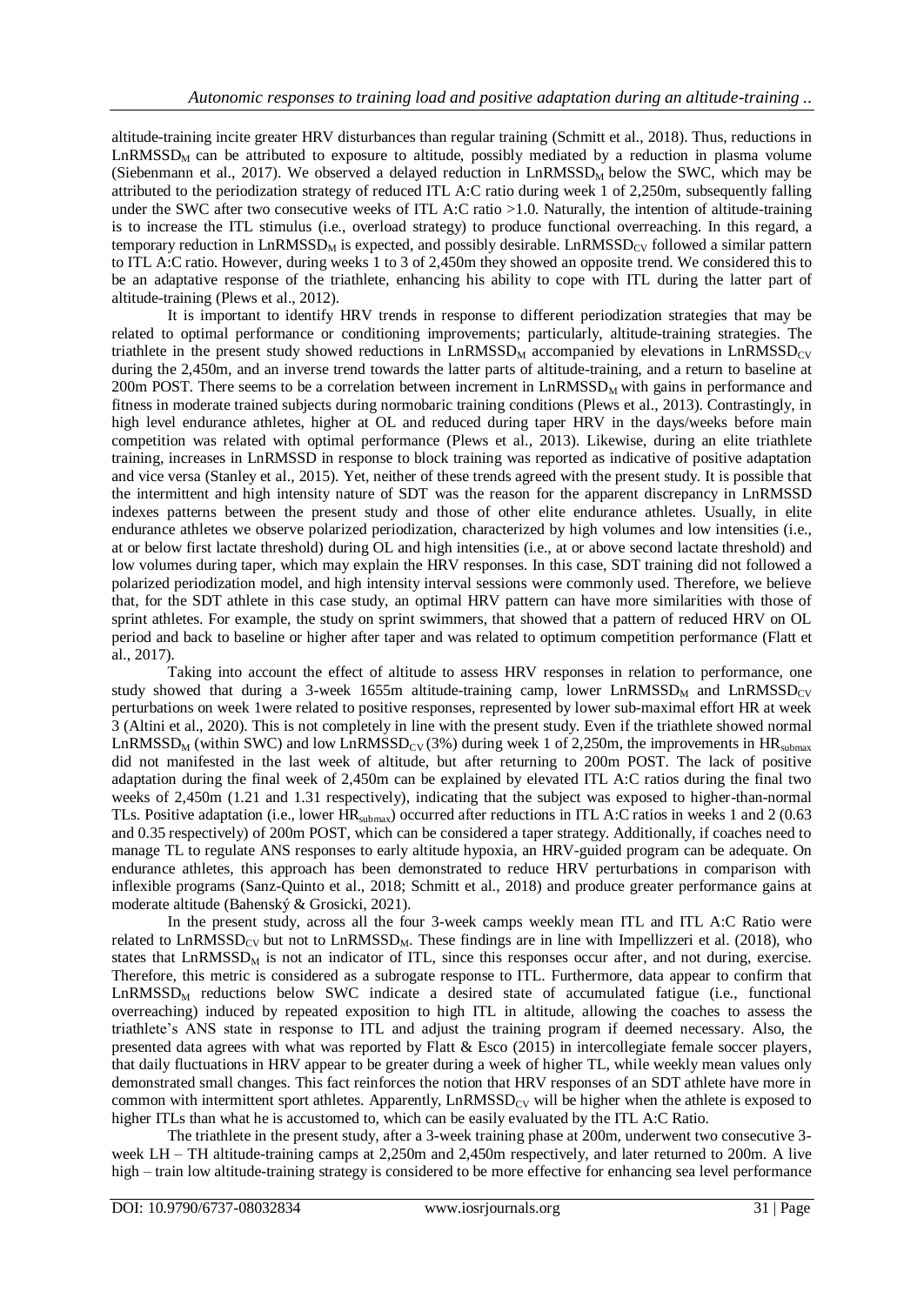(Rodríguez & Ávila, 2018), Nevertheless, a LH – TH strategy appears to be more popular among SDT coaches. The subject seemed to improve his conditioning, characterized by a reduction in  $HR_{\text{submax}}$  at 200m POST. We believe that this improvements are triggered by altitude exposure performance-related adaptation mechanisms like: pulmonary ventilation increase by carotid activation within minutes, plasma volume reduction to raise hemoglobin (Hgb) concentration after several days, and a raise in red blood cell count triggered by erythropoietin (EPO) secretion within weeks (Robach & Lundby, 2020). Moreover, there also can be nonhematological adaptations to altitude-training like mitochondrial gene expression and increased buffering capacity in the muscle (Mujika et al., 2019); Also, improvements in performance could have been mediated via placebo effect when training at altitude (Rodríguez & Ávila, 2018). To assess positive training adaptation, coaches, scientists, and practitioners seek to use time-efficient methods that do not detract from practice time. That is why sub-maximal effort tests are a viable option. We consider HR<sub>submax</sub> data as an indicator of fitness level, VO<sub>2</sub>max, and aerobic capacity (Lamberts et al., 2011). These  $HR_{\text{submax}}$  values are reported to predict endurance performance (Buchheit et al., 2010; Lamberts et al., 2011). A typical positive adaptation pattern during an altitude training camp shows a larger initial HR for a given exercise, and gradually decreasing towards sea level values approaching the training camp's end (Altini et al., 2020). Thus, sub-maximal HR can be an ideal method for longitudinal responses during an altitude training camp.

#### **V. Conclusions**

Coaches can measure the internal effect of altitude using the ITL:ETL ratio, since it gives an objective measure of the relative increment of the stimulus. A combined analysis of  $\text{LnRMSSD}_{\text{M}}$  and  $\text{LnRMSSD}_{\text{CY}}$  can provide information about both the athlete's fitness/fatigue status, and TL coping ability respectively, during an altitude-training program. A recovery pattern in  $LnRMSSD<sub>CV</sub>$  in the latter parts of an altitude-training program suggests positive adaptation despite reduced  $\text{LnRMSSD}_{\text{M}}$  below SWC. The use of  $\text{HR}_{\text{submax}}$  during warmup can be a convenient tool for conditioning assessment without affecting training time. A monitoring protocol of ETL, ITL, LnRMSSD<sub>M</sub>, LnRMSSD<sub>CV</sub>, and HR<sub>submax</sub> can be useful to evaluate the effectivity of altitude-training camps in SDT.

#### **References**

- [1]. Altini, M., Berk, S., & Janssen, T. W. J. (2020). Heart rate variability during the first week of an altitude training camp is representative of individual training adaptation at the end of the camp in elite triathletes. Sport Performance & Science Reports, 1,  $1 - 4$ .
- [2]. Bahenský, P., & Grosicki, G. J. (2021). Superior Adaptations in Adolescent Runners Using Heart Rate Variability (HRV)-Guided Training at Altitude. *Biosensors*, *11*(3), 77. https://doi.org/10.3390/bios11030077
- [3]. Banister, E. W. (1991). Modeling Elite Athletic Performance. In J. D. MacDougall, H. A. Wenger, & H. J. Green (Eds.), *Physiological Testing of the High Performance Athlete* (2nd ed.). Human Kinetics.
- [4]. Bentley, D. J., Cox, G. R., Green, D., & Laursen, P. B. (2008). Maximising performance in triathlon: Applied physiological and nutritional aspects of elite and non-elite competitions. *Journal of Science and Medicine in Sport*, *11*(4), 407–416. https://doi.org/10.1016/j.jsams.2007.07.010
- [5]. Buchheit, M., Chivot, A., Parouty, J., Mercier, D., Al Haddad, H., Laursen, P. B., & Ahmaidi, S. (2010). Monitoring endurance running performance using cardiac parasympathetic function. *European Journal of Applied Physiology*, *108*(6), 1153–1167. https://doi.org/10.1007/s00421-009-1317-x
- [6]. Cheng, B., Kuipers, H., Snyder, A. C., Keizer, H. A., Jeukendrup, A., & Hesselink, M. (1992). A new approach for the determination of ventilatory and lactate thresholds. *International Journal of Sports Medicine*, *13*(7), 518–522. https://doi.org/10.1055/s-2007-1021309
- [7]. Flatt, A. A., & Esco, M. R. (2015). Smartphone-derived heart-rate variability and training load in a women's soccer team. *International Journal of Sports Physiology and Performance*, *10*(8), 994–1000. https://doi.org/10.1123/ijspp.2014-0556
- [8]. Flatt, A. A., & Esco, M. R. (2016). Evaluating Individual Training Adaptation With Smartphone-Derived Heart Rate Variability in a Collegiate Female Soccer Team. Journal of Strength & Conditioning Research, 30(2), 378– Team. *Journal of Strength & Conditioning Research*, 30(2), 378–385. https://doi.org/10.1519/JSC.0000000000001095
- [9]. Flatt, A. A., Hornikel, B., & Esco, M. R. (2017). Heart rate variability and psychometric responses to overload and tapering in collegiate sprint-swimmers. *Journal of Science and Medicine in Sport*, *20*(6), 606–610. https://doi.org/10.1016/j.jsams.2016.10.017
- [10]. Friedmann-Bette, B. (2008). Classical altitude training. *Scandinavian Journal of Medicine & Science in Sports*, *18*(1), 11–20. https://doi.org/10.1111/j.1600-0838.2008.00828.x
- [11]. Impellizzeri, F. M., Marcora, S. M., & Coutts, A. J. (2018). Internal and External Training Load : 15 Years On Training Load : Internal and External Load Theoretical Framework : The Training Process. *International Journal of Sports Physiology and Performance*, *14*(2), 270–273. https://doi.org/https://doi.org/10.1123/ijspp.2018-0935
- [12]. Lamberts, R. P., Swart, J., Noakes, T. D., & Lambert, M. I. (2011). A novel submaximal cycle test to monitor fatigue and predict cycling performance. *British Journal of Sports Medicine*, *45*(10), 797–804. https://doi.org/10.1136/bjsm.2009.061325
- [13]. Mujika, I., Sharma, A. P., & Stellingwerff, T. (2019). Contemporary Periodization of Altitude Training for Elite Endurance Athletes: A Narrative Review. *Sports Medicine*, *49*(11), 1651–1669. https://doi.org/10.1007/s40279-019-01165-y
- [14]. Nummela, A., Eronen, T., Koponen, A., Tikkanen, H., & Peltonen, J. E. (2021). Variability in hemoglobin mass response to altitude training camps. *Scandinavian Journal of Medicine and Science in Sports*, *31*(1), 44–51. https://doi.org/10.1111/sms.13804
- [15]. Plews, D. J., Laursen, P. B., Kilding, A. E., & Buchheit, M. (2012). Heart rate variability in elite triathletes, is variation in variability the key to effective training A case comparison. *European Journal of Applied Physiology*, *112*(11), 3729–3741. https://doi.org/10.1007/s00421-012-2354-4
- [16]. Plews, D. J., Laursen, P. B., Kilding, A. E., & Buchheit, M. (2013). Evaluating training adaptation with heart-rate measures: a methodological comparison. *International Journal of Sports Physiology and Performance*, *8*(6), 688–691.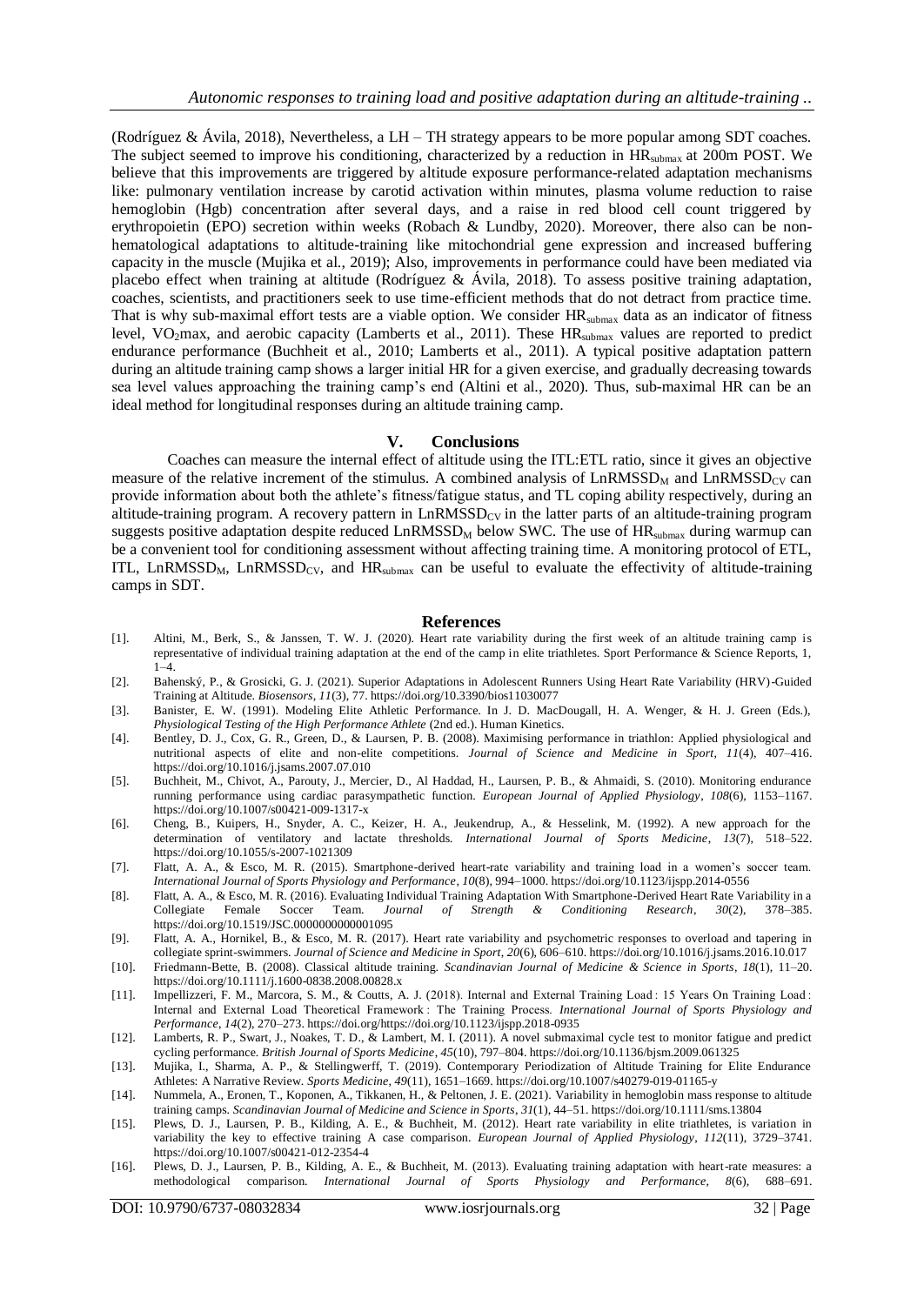https://doi.org/https://doi.org/10.1123/ijspp.8.6.688

- [17]. Plews, D. J., Laursen, P. B., Stanley, J., Kilding, A. E., & Buchheit, M. (2013). Training Adaptation and Heart Rate Variability in Elite Endurance Athletes : Opening the Door to Effective Monitoring. *Sports Medicine*, *43*(9), 773–781. https://doi.org/10.1007/s40279-013-0071-8
- [18]. Robach, P., & Lundby, C. (2020). Altitude trainign and endurance performance. In S. Migliorini (Ed.), *Triathlon Medicine* (1st ed., pp. 329–344). Springer. https://doi.org/10.1007/978-3-030-22357-1
- [19]. Rodríguez, F. A., Iglesias, X., Feriche, B., Calderón-Soto, C., Chaverri, D., Wachsmuth, N. B., Schmidt, W., & Levine, B. D. (2015). Altitude Training in Elite Swimmers for Sea Level Performance (Altitude Project). *Medicine and Science in Sports and Exercise*, *47*(9), 1965–1978. https://doi.org/10.1249/MSS.0000000000000626
- [20]. Rodríguez, F., & Ávila, S. (2018). Altitude training for sea level performance: a systematic review. In P. Morouço, H. Takagi, & R. Fernandez (Eds.), *Sport science: current and future trends for performance pptimization* (1st ed., Issue 1, pp. 174–193). Instituto Politécnico de Leiria. Escola Superior de Educação. https://www.researchgate.net/publication/329558433
- [21]. Sanz-Quinto, S., López-Grueso, R., Brizuela, G., Flatt, A. A., & Moya-Ramón, M. (2018). Influence of training models at 3,900-m altitude on the physiological response and performance of a professional wheelchair athlete: A case study. *Journal of Strength & Conditioning Research*, *00*(00), 1–9. https://doi.org/10.1519/JSC.0000000000002667
- [22]. Saunders, P. U., Garvican-Lewis, L. A., Chapman, R. F., & Périard, J. D. (2019). Special environments: Altitude and heat. *International Journal of Sport Nutrition and Exercise Metabolism*, *29*(2), 210–219. https://doi.org/10.1123/ijsnem.2018-0256
- [23]. Schmitt, L., Regnard, J., Coulmy, N., & Millet, G. P. (2018). Influence of Training Load and Altitude on Heart Rate Variability Fatigue Patterns in Elite Nordic Skiers. *International Journal of Sports Medicine*, *39*(10), 773–781. https://doi.org/10.1055/a-0577- 4429
- [24]. Schmitt, L., Willis, S. J., Fardel, A., Coulmy, N., & Millet, G. P. (2018). Live high–train low guided by daily heart rate variability in elite Nordic-skiers. *European Journal of Applied Physiology*, *118*(2), 419–428. https://doi.org/10.1007/s00421-017-3784-9
- [25]. Sharma, A. P., Saunders, P. U., Garvican-Lewis, L. A., Périard, J. D., Clark, B., Gore, C. J., Raysmith, B. P., Stanley, J., Robertson, E. Y., & Thompson, K. G. (2018). Training quantification and periodization during live high train high at 2100 M in elite runners: An observational cohort case study. *Journal of Sports Science and Medicine*, *17*(4), 607–616.
- [26]. Siebenmann, C., Robach, P., & Lundby, C. (2017). Regulation of blood volume in lowlanders exposed to high altitude. *Journal of Applied Physiology*, *123*(4), 957–966. https://doi.org/10.1152/japplphysiol.00118.2017
- [27]. Stanley, J., D´Auria, S., & Buchheit, M. (2015). Cardiac parasympathetic activity and race performance: an elite triathlete case study. *International Journal of Sports Physiology and Performance*, *10*(4), 528–534. https://doi.org/10.1123/ijspp.2014-0196
- [28]. Stanley, J., Peake, J., & Buchheit, M. (2013). Cardiac Parasympathetic Reactivation Following Exercise : Implications for Training Prescription. *Sports Medicine*, *43*(12), 1259–1277. https://doi.org/10.1007/s40279-013-0083-4
- [29]. Wilber, R. L., Stray-Gundersen, J., & Levine, B. D. (2007). Effect of hypoxic "dose" on physiological responses and sea -level performance. *Medicine and Science in Sports and Exercise*, *39*(9), 1590–1599. https://doi.org/10.1249/mss.0b013e3180de49bd

| Table 1                              |                     |               |               |        |               |               |  |  |
|--------------------------------------|---------------------|---------------|---------------|--------|---------------|---------------|--|--|
| Depiction of a typical training week |                     |               |               |        |               |               |  |  |
| Monday                               | Tuesdav             | Wednesday     | Thursdav      | Fridav | Saturday      | Sunday        |  |  |
| 50 km Cycling                        | $15 \times 200$ m   | 50 Km Cycling | 5 x 600m HIIT | Rest   | 18 Km Running | 50 Km Cycling |  |  |
| 10 km Running                        | <b>HIIT Running</b> | 10 km Running | Running       |        |               |               |  |  |
| $- - - - - -$                        |                     |               |               |        |               |               |  |  |

Note. HIIT  $=$  High intensity interval training.

| Table 2                                         |                    |                          |                                                                 |                    |  |  |  |  |  |
|-------------------------------------------------|--------------------|--------------------------|-----------------------------------------------------------------|--------------------|--|--|--|--|--|
| Running ITL, ETL and ITL: ETL ratio comparisons |                    |                          |                                                                 |                    |  |  |  |  |  |
| Running ITL                                     | Running ETL        | Running ITL:ETL<br>Ratio | ES                                                              | <b>Qualitative</b> |  |  |  |  |  |
| $62.91 \pm 42.78$                               | $122.46 \pm 83.42$ | $0.52 \pm 0.15$          | - -                                                             |                    |  |  |  |  |  |
| $69.80 + 55.47$                                 | $122.03 + 86.67$   | $0.58 + 0.17$            | 0.31                                                            | Small              |  |  |  |  |  |
| $78.54 + 48.56$                                 | $144.16 \pm 92.30$ | $0.59 + 0.25$            | 0.32                                                            | Small              |  |  |  |  |  |
| $50.00 \pm 50.25$                               | $92.36 \pm 88.07$  | $0.53 \pm 0.10$          | 0.06                                                            | Trivial            |  |  |  |  |  |
|                                                 |                    |                          | o Effective charge moonitude of change of ITI .ETI matio we DDE |                    |  |  |  |  |  |

Note. ES analysis shows magnitude of change of ITL:ETL ratio vs PRE.